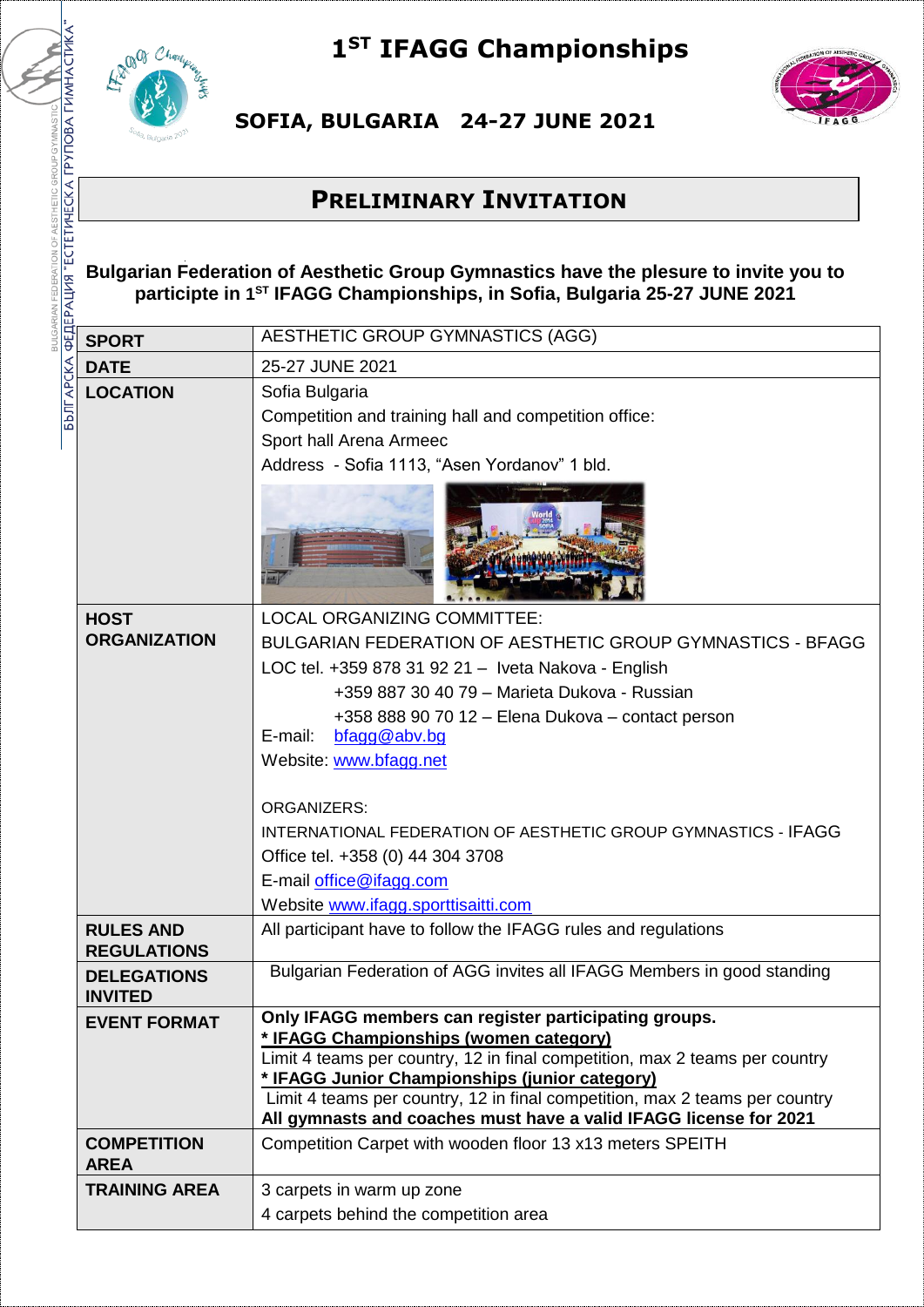| <b>ENTRY FEES</b>                    | The Entry fee is:<br>*A group consisting of 1-6 gymnasts & max. 2 coaches $150,00 \in \ell$ group.<br>*A group consisting of 7 or more gymnasts & max. 3 coaches $180,00 \in \ell$ group.<br>Extra accreditation over the limit of group number is 40 $\epsilon$ / delegate<br>Deadline for registration: 10 <sup>th</sup> May, 2021<br>OPEN Period for making the payment in Bank account of BFAGG-10-24 of MAY<br>2021. After this period the application will be automatically deleted from system<br>Points to note:<br>Please, note the additional charge for the group registrations after the<br>deadline is 100 $\epsilon$ / group (to the LOC).<br>The organizer will send you the invoice after your registration in KSIS system<br>The entry fee is NON-REFUNDABLE.<br>PAYMENT INFORMATION |
|--------------------------------------|-------------------------------------------------------------------------------------------------------------------------------------------------------------------------------------------------------------------------------------------------------------------------------------------------------------------------------------------------------------------------------------------------------------------------------------------------------------------------------------------------------------------------------------------------------------------------------------------------------------------------------------------------------------------------------------------------------------------------------------------------------------------------------------------------------|
|                                      | The entry fee must be paid via bank transfer to the BFAGG bank account<br>٠<br>All bank details will be noticed in the invoice<br>$\bullet$<br>The participating delegations are responsible for covering all bank fees in<br>connection with the bank transfers                                                                                                                                                                                                                                                                                                                                                                                                                                                                                                                                      |
| <b>PRELIMINARY</b><br><b>PROGRAM</b> | Please, note that this Preliminary Program could be change.<br>The Final program will be confirmed after the deadline of registrations of the<br>groups (on $24h$ of May)<br>Thursday, 24 June 2021<br>• Arrival of delegations<br>Training possibility* for 1 <sup>st</sup> IFAGG Championship<br>$\bullet$<br>• Accreditation for 1 <sup>st</sup> IFAGG Championships<br>18.30h - Welcome meeting and DRAW for 1 <sup>st</sup> IFAGG Championships in                                                                                                                                                                                                                                                                                                                                               |
|                                      | Arena Armeec Sport hall<br><b>Friday, 25 June 2021</b><br>Morning - Accreditation for 1 <sup>st</sup> IFAGG Championships<br>$\bullet$<br>• Official trainings for 1 <sup>st</sup> IFAGG Championships<br>Saturday, 26 June 2021<br>Preliminary competition 1 <sup>st</sup> IFAGG Championships<br><b>DRAW FOR FINALS</b><br><b>Sunday, 27 June 2021</b><br>• Final competition for 1 <sup>st</sup> IFAGG Championships                                                                                                                                                                                                                                                                                                                                                                               |
|                                      | • Show performance<br><b>AWARDING CEREMONY</b><br>Closing dinner - IF POSSIBLE<br>Monday, 28 June 2021<br>Departure of delegations<br>*LOC will provide additional training possibility for groups according:<br>Previous Reservation - deadline 10th May 2021;<br>Extra charge $-50 \notin /$ hour (form will be attached on KSIS)                                                                                                                                                                                                                                                                                                                                                                                                                                                                   |
| <b>JUDGES</b>                        | Proposal for judges registration must be done to IFAGG only by IFAGG member<br>and only ONLINE: https://www.ifagg.com/competition/forms-and-<br>applications/ifagg-judge-registration-form/2021-ifagg-championships/<br>Link for 1 <sup>st</sup> IFAGG Championships<br>http://rgform.eu/event.php?id_prop=2693<br>Deadline: MAY 24th, 2021<br>WARNING: Judges request will not be accepted after the deadline!<br>All judges must have a valid IFAGG judge license for 2021 and comply with the<br>IFAGG Code of Ethics for judges.                                                                                                                                                                                                                                                                  |
|                                      | IFAGG nominates and confirms judges list after the deadline due.                                                                                                                                                                                                                                                                                                                                                                                                                                                                                                                                                                                                                                                                                                                                      |

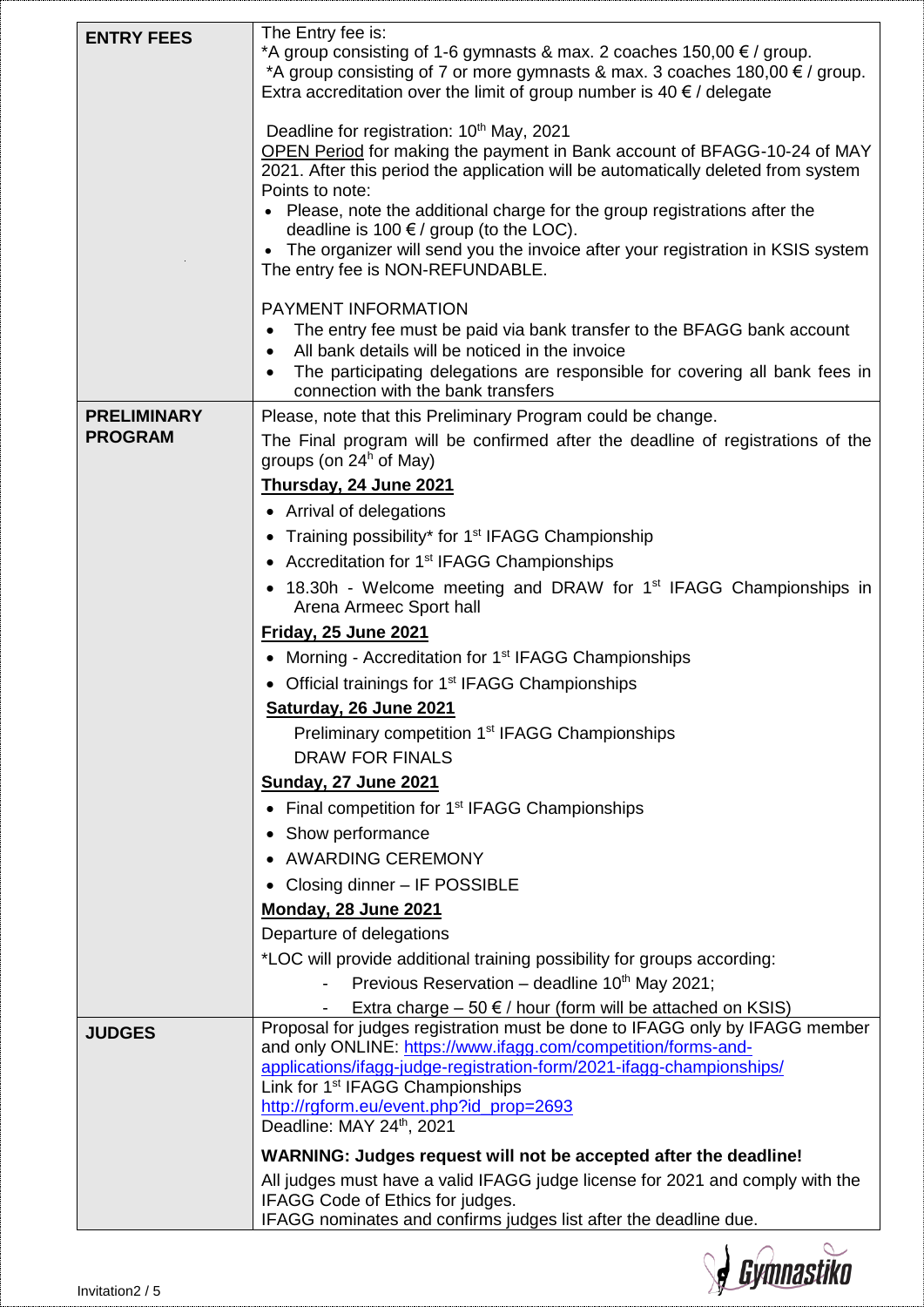|                                   | IFAGG reserves the right to invite judges.                                                                                                                                |  |
|-----------------------------------|---------------------------------------------------------------------------------------------------------------------------------------------------------------------------|--|
|                                   | Delegations will be responsible for all expenses of judges (travel costs,                                                                                                 |  |
|                                   | accommodation and transportation).<br>Judge registration for LOC accreditation (on KSIS) must be done ONLINE by                                                           |  |
|                                   | IFAGG member only http://rgform.eu/event.php?id_prop=2693                                                                                                                 |  |
| <b>REGISTRATION</b>               | Only IFAGG members can register all delegation memebers.                                                                                                                  |  |
|                                   | ONLINE registration must be done at:<br>http://rgform.eu/event.php?id_prop=2693                                                                                           |  |
|                                   | Deadlines:                                                                                                                                                                |  |
|                                   | Registration deadline – May $10^{th}$ , 2021<br>Approve the registration with payment May10 <sup>th</sup> – May 24 <sup>th</sup> 2021                                     |  |
|                                   | Definitive registration - May 24 <sup>th</sup> , 2021                                                                                                                     |  |
| <b>MUSIC</b>                      | Music must be uploaded ONLINE: http://rgform.eu/event.php?id_prop=2693<br>Deadline: May 24th, 2021<br>Additional charge if send music after deadline: 20 € per each music |  |
|                                   |                                                                                                                                                                           |  |
|                                   | The files must be in mp3 format, good quality and labelled as follows:                                                                                                    |  |
|                                   | Name of the team/ country / competing category                                                                                                                            |  |
|                                   | Example: Team Hope BUL - Junior category                                                                                                                                  |  |
|                                   | Team Hope BUL - Women category                                                                                                                                            |  |
| <b>INSURANCE</b>                  | The Bulgarian Federation of AGG and the IFAGG will not be held responsible<br>for any liabilities in case of accidents, illness, repatriation and the like.               |  |
|                                   | The IFAGG Technical Regulations foresee that all participating delegations are                                                                                            |  |
|                                   | responsible for making their own arrangements to have the necessary valid<br>insurance coverage against illness, accidents and for repatriation for all the               |  |
|                                   | members of their Delegation.                                                                                                                                              |  |
|                                   | The BFAGG will verify the insurance upon arrival of the delegation members                                                                                                |  |
|                                   | (e.g. cover note or photocopy of the valid policy).<br>The Local Organizing Committee will provide a first medical aid service, a doctor                                  |  |
| <b>MEDICAL</b><br><b>SERVICES</b> | and emergency medical transportation in the competition area.                                                                                                             |  |
| <b>ANTIDOPING</b>                 | <b>IFAGG Code of Discipline</b>                                                                                                                                           |  |
|                                   | It's a condition of participation in IFAGG's activities that gymnasts and their                                                                                           |  |
|                                   | assistants and representatives will follow the national and international doping                                                                                          |  |
|                                   | rules. All gymnasts and their assistants and representatives are obligated to                                                                                             |  |
|                                   | know the doping rules. The information of the prohibited substances and<br>methods can be found on the WADA (World Anti-Doping Agency).                                   |  |
|                                   | https://www.wada-ama.org/                                                                                                                                                 |  |
| <b>PERSONAL DATA</b>              | Personal information of registered gymnasts, coaches, judges and volunteers are                                                                                           |  |
| <b>PROTECITON</b>                 | used in published official competition protocols, rgform.eu online environment,                                                                                           |  |
|                                   | competition s/federation s website and in social media channels. By registering to                                                                                        |  |
|                                   | the event, the gymnasts, coaches, judges and volunteers are giving a consent to<br>publish visual materials (photos, videos) on which they might be displayed. In         |  |
|                                   | case the person is not consent with the previous, LOC and federation has to be                                                                                            |  |
|                                   | informed in written form by the start of the competition. Only photographers and                                                                                          |  |
|                                   | journalists with accreditation are allowed to take pictures and film the event.<br>The delegations will be accredited upon their arrival in the competition office in     |  |
|                                   | Arena Armeec sport hall                                                                                                                                                   |  |
| <b>ACCREDITATION</b>              | During the accreditation Heads of Delegations must:                                                                                                                       |  |
|                                   | check the correct names of their complete delegation;                                                                                                                     |  |
|                                   | make passport control of all gymnasts                                                                                                                                     |  |
|                                   | proof of medical insuranceof all members of the delegation<br>make music check control                                                                                    |  |
|                                   | give personal data protection declaration                                                                                                                                 |  |
|                                   | make any necessary payments                                                                                                                                               |  |

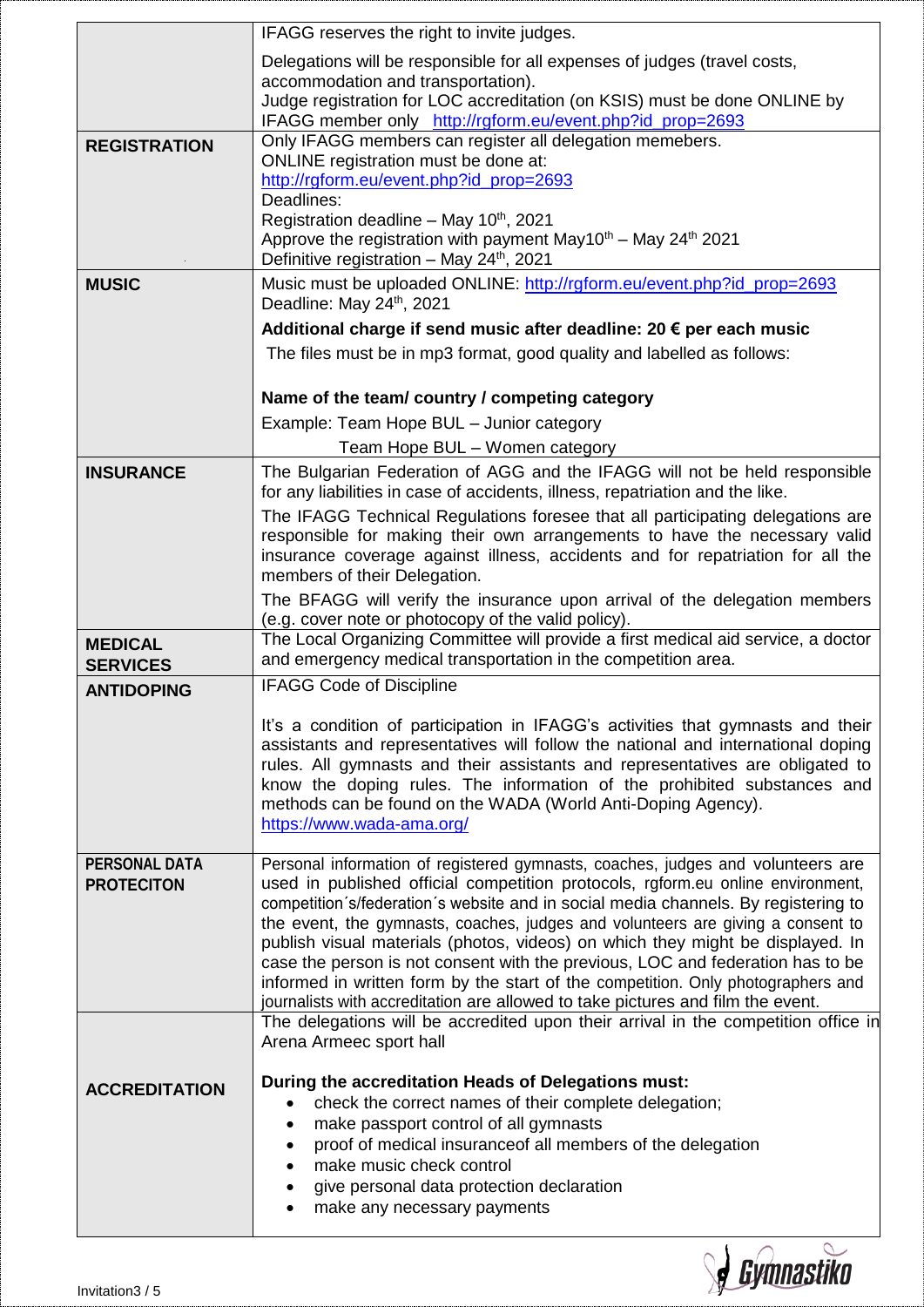| <b>VISA</b>           | All delegations requiring for Visa or Invitation for entry into Bulgaria,                                                                                                                   |                                                                                |  |  |
|-----------------------|---------------------------------------------------------------------------------------------------------------------------------------------------------------------------------------------|--------------------------------------------------------------------------------|--|--|
| <b>INVITATION</b>     | must send FORM type to LOC (form will be attached in KSIS)<br>bfagg@abv.bg                                                                                                                  |                                                                                |  |  |
|                       | Deadline 10th May 2021                                                                                                                                                                      |                                                                                |  |  |
| <b>ACCOMMODATION</b>  | Accommodation suggestions                                                                                                                                                                   |                                                                                |  |  |
|                       |                                                                                                                                                                                             |                                                                                |  |  |
| <b>SUGGESTIONS</b>    | Information about the suggestion fort he hotels will come on 1 <sup>st</sup> April 2021                                                                                                     |                                                                                |  |  |
| <b>INTERNATIONAL</b>  | The invited participating Delegations must pay the International travel costs of<br>their delegation members.<br>The Travel plane FORM (attached file on KSIS) must be send to bragg@abv.bg |                                                                                |  |  |
| <b>TRANSPORTATION</b> |                                                                                                                                                                                             |                                                                                |  |  |
|                       | Deadline 24th May 2021                                                                                                                                                                      |                                                                                |  |  |
| <b>LOCAL</b>          | Free local transportation:                                                                                                                                                                  |                                                                                |  |  |
| <b>TRANSPORTATION</b> | • from Sofia International Airport, train station or bus station to the official hotel                                                                                                      |                                                                                |  |  |
|                       | and back;                                                                                                                                                                                   |                                                                                |  |  |
|                       | • from the official hotels to Arena Armeec Sport hall and back.                                                                                                                             |                                                                                |  |  |
|                       | Local transportation will be provided only for the Delegation members who                                                                                                                   |                                                                                |  |  |
|                       | booked their hotel accommodation through the Local Organizing Committee.<br>Please, contact with LOC for extra transport if needed.                                                         |                                                                                |  |  |
|                       | Deadline: 24th May 2021                                                                                                                                                                     |                                                                                |  |  |
| <b>MEALS INFO</b>     |                                                                                                                                                                                             |                                                                                |  |  |
|                       | The LOC will provide lunch to all participants in the sport hall with additional<br>payment!                                                                                                |                                                                                |  |  |
|                       | In the bulletin 1 <sup>st</sup> May 2021 LOC will publish information about meals in the sport                                                                                              |                                                                                |  |  |
|                       | hall!                                                                                                                                                                                       |                                                                                |  |  |
| <b>CLOSING DINNER</b> | According to the National restrtiction from the Ministry of Health in Bulletine on                                                                                                          |                                                                                |  |  |
|                       | 1 <sup>st</sup> May will have information about the possibility of having Colsing dinner of                                                                                                 |                                                                                |  |  |
|                       | competition.                                                                                                                                                                                |                                                                                |  |  |
| <b>ENTRY IN ARENA</b> |                                                                                                                                                                                             | Entrance in Sport hall Arena Armeec will be ONLY with accreditations for the   |  |  |
| <b>ARMEEC</b>         | delegation members through all competition days.                                                                                                                                            | All participating delegation members of Academic Cup, World cup, Challenge cup |  |  |
|                       |                                                                                                                                                                                             | and IFAGG Championship - gymnasts, coaches, judges, and people with extra      |  |  |
|                       | accreditations could entrance in the Sport hall Arena Armeec all the days FREE!                                                                                                             |                                                                                |  |  |
| <b>TICKETS</b>        | NOT confirmed yet!                                                                                                                                                                          |                                                                                |  |  |
| <b>DEADLINES</b>      | All ONLINE registrations must be done by IFAGG member at:                                                                                                                                   |                                                                                |  |  |
| <b>SUMMARY</b>        | http://rgform.eu/event.php?id_prop=2693                                                                                                                                                     |                                                                                |  |  |
|                       | All FORMS must to be send by official members to BFAGG at:<br>bfagg@abv.bg                                                                                                                  |                                                                                |  |  |
|                       | Accommodation application FORM                                                                                                                                                              | 10.05.2021                                                                     |  |  |
|                       | Preliminary registration-ONLINE                                                                                                                                                             | 10.05.2021                                                                     |  |  |
|                       | Visa Request FORM                                                                                                                                                                           | 10.05.2021                                                                     |  |  |
|                       | <b>Travel Plane FORM</b>                                                                                                                                                                    | 24.05.2021                                                                     |  |  |
|                       | 50% payment for accommodation                                                                                                                                                               | 24.05.2021                                                                     |  |  |
|                       | Extra training application FORM                                                                                                                                                             | 10.05.2021                                                                     |  |  |
|                       | Judges registration - ONLINE                                                                                                                                                                | 24.05.2021                                                                     |  |  |
|                       | Definitive Registration - ONLINE                                                                                                                                                            | 24.05.2021                                                                     |  |  |
|                       | Music - ONLINE                                                                                                                                                                              | 24.05.2021                                                                     |  |  |
|                       | <b>Meals FORM</b>                                                                                                                                                                           | 01.06.2021                                                                     |  |  |
|                       | Video Order FORM<br><b>Background FORM</b>                                                                                                                                                  | 24.05.2021<br>01.02.2021                                                       |  |  |
|                       | Payment of registration fee to LOC                                                                                                                                                          | Period 10.05 - 24.05.2021                                                      |  |  |
|                       | Payment from extra training hours                                                                                                                                                           | <b>During the accreditation</b>                                                |  |  |
|                       | Payment of the local transportation                                                                                                                                                         | <b>During the accreditation</b>                                                |  |  |
|                       | Payment of the Meals                                                                                                                                                                        | During the accreditation                                                       |  |  |
|                       | Payment VIDEO recording                                                                                                                                                                     | During the accreditation                                                       |  |  |
| <b>PAYMENT</b>        | All delegations will receive by mail invoices from LOC for all expenses with bank                                                                                                           |                                                                                |  |  |
|                       | information and payment deadline in each invoice.                                                                                                                                           |                                                                                |  |  |
|                       | The participating delegations are responsible for covering ALL bank fees in<br>connection with the bank transfers for the competition                                                       |                                                                                |  |  |
| <b>EVENT SOCIAL</b>   | All information about competition will be published in                                                                                                                                      |                                                                                |  |  |
| <b>MEDIA</b>          | BFAGG web page: www.bfagg.net                                                                                                                                                               |                                                                                |  |  |